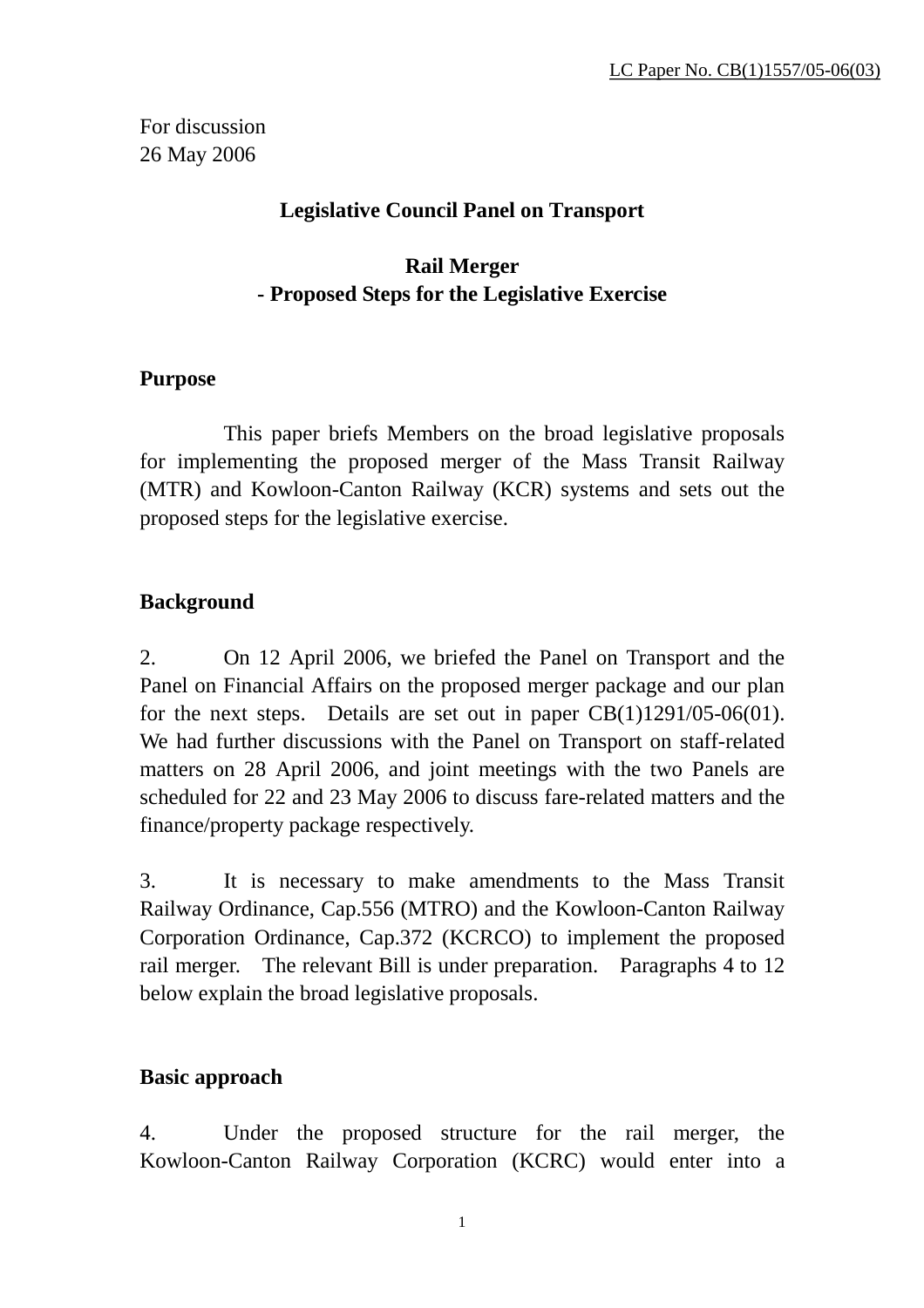service concession agreement (SCA) with the MTR Corporation Limited (MTRCL) to grant MTRCL the right to use its assets to operate the existing KCR railway lines and (upon their completion) certain new KCR railway lines under construction as well as its other transport-related businesses such as bus operation in the North-west Transit Service Area (TSA bus); MTRCL would purchase a property package and certain short-lived railway assets of KCRC such as stores and spares via sale and purchase agreement(s); MTRCL would maintain its listing status and would be the legal entity of the post-merger corporation (MergeCo); MergeCo would be granted a franchise to operate the MTR and KCR railways for 50 years after the merger; the SCA would be coterminous with the franchise of MergeCo; and the existing Operating Agreement between MTRCL and the Government would be expanded into an integrated Operating Agreement (IOA) to cover the regulation of the operation of both the MTR and the KCR railways by MergeCo.

5. On this basis, we will propose suitable amendments to the MTRO and KCRCO in one Bill to expand the scope of the franchise, transfer the employment contracts of KCRC staff to MergeCo, and introduce appropriate enabling and consequential provisions for the purpose of the rail merger. The amended MTRO would be the governing legislation of MergeCo. The IOA would prescribe the required service and safety standards of MergeCo's railway operation and the fare adjustment mechanism.

#### **Broad proposals to amend the MTRO**

#### Right to operate KCRC's railway and bus services

6. MTRCL was granted a 50-year franchise under the MTRO in 2000 to operate the MTR. In pursuance of the rail merger, the duration of the franchise would be reset to run for 50 years from the date of implementation of the rail merger (Merger Date), and the scope of the franchise would be expanded from the Merger Date to allow MergeCo to:

(a) operate the existing and new KCR railway lines under construction including the Kowloon Southern Link and Lok Ma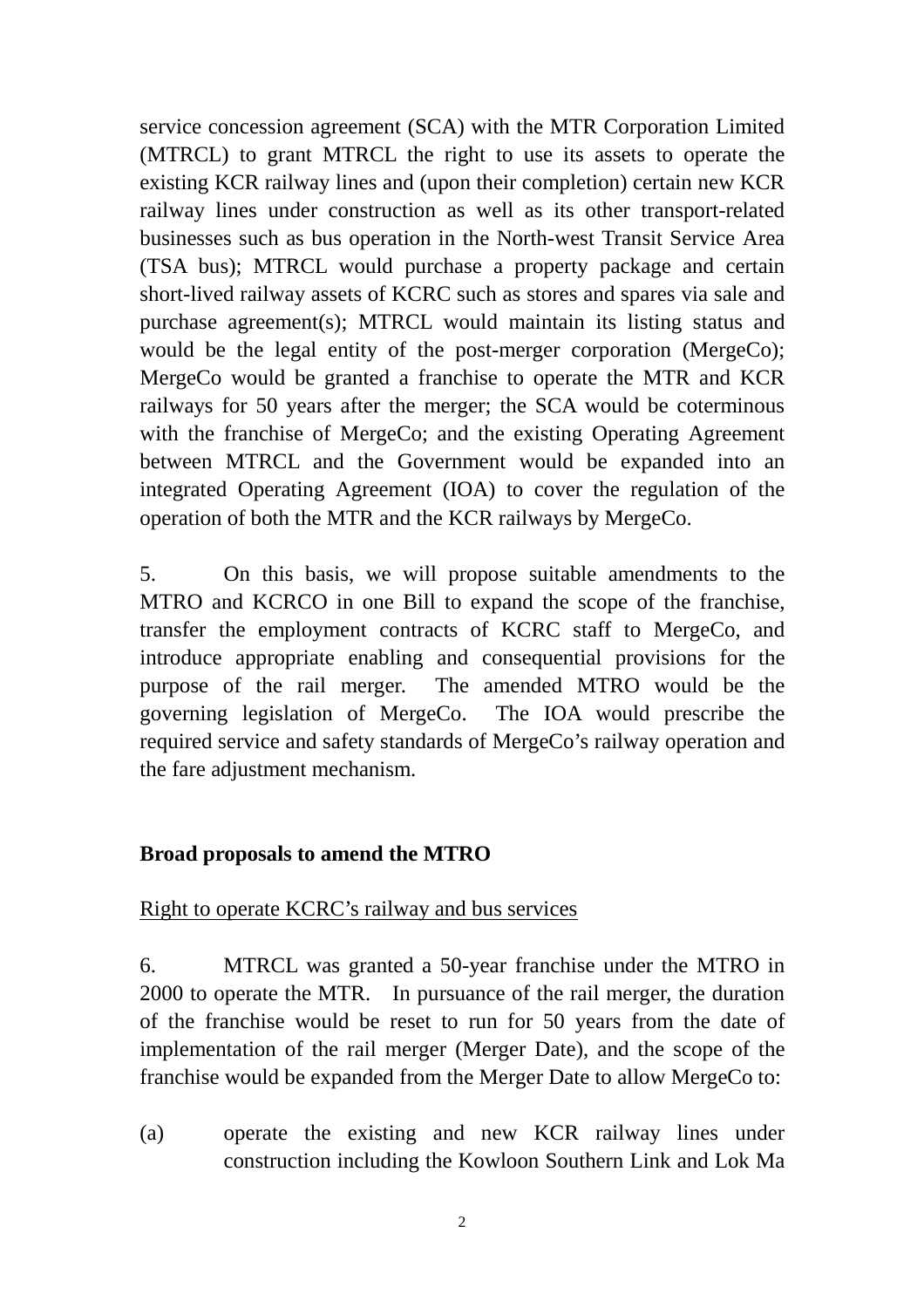Chau Spur Line upon their completion;

- (b) construct and operate any railways which are not extensions to MTR if Government decides to adopt the ownership approach to implement such projects; and
- (c) operate any railways which are granted to MergeCo by way of a service concession from KCRC,

in addition to MTRCL's existing powers to operate the MTR and any extension thereof and to construct any extension to the MTR during the franchise period.

7. At present, the TSA bus operation is regulated by way of passenger service licences issued by the Transport Department under the Road Traffic Ordinance, Cap. 374 and is subject to certain provisions in the Public Bus Service Ordinance, Cap 230. MergeCo's operation of TSA bus service after the rail merger would be regulated in the same way.

Extension, revocation and suspension of franchise

8. The existing provisions in the MTRO for the extension, revocation and suspension of franchise would continue to apply, subject to the following modifications:

- (a) At present, the franchise can be revoked or suspended by the Chief Executive in Council on specified grounds as prescribed in the MTRO. The Bill will contain provisions to stipulate that the grounds for franchise suspension would in future cover relevant matters concerning the operation of the KCR railways. The grounds for franchise revocation would in future cover relevant matters concerning the operation of the KCR railways as well as substantial failure by MergeCo to comply with an obligation under the SCA which has certain significant consequences such as endangering passenger safety.
- (b) In view of the service concession arrangement to enable MergeCo to use KCRC assets to operate the KCR railways after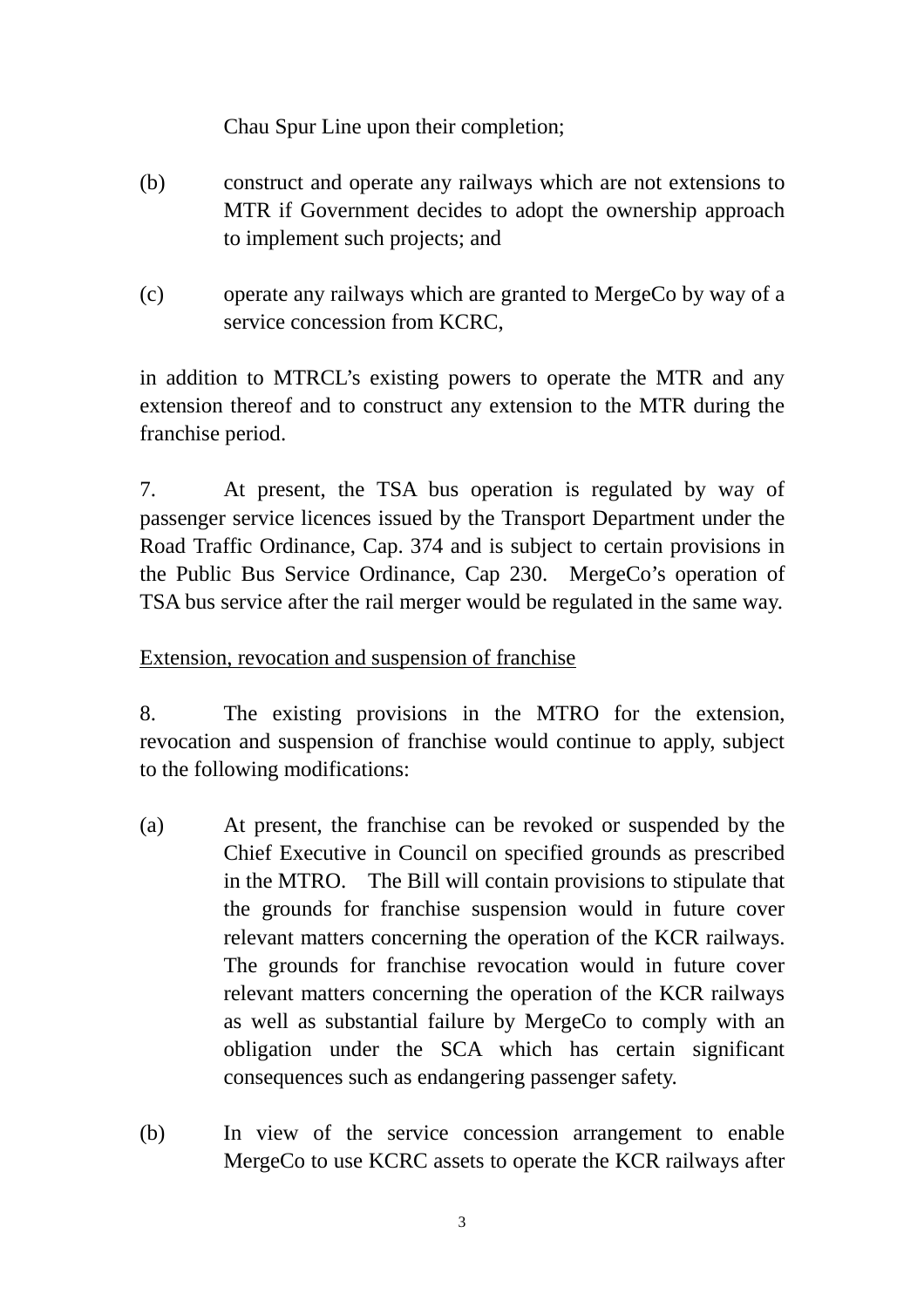the rail merger, the Bill will contain provisions to stipulate that in future a major default by MergeCo in fulfilling its obligations in the SCA with KCRC (e.g. payment default, breach of the restrictions against disposals or the creation of security) would trigger procedures for revocation of the franchise as it relates to the KCR railways. MergeCo would retain the franchise as it relates to the MTR in this situation, provided that there is nothing untoward in the operation of those railways that would trigger the procedures for revocation of the whole franchise as mentioned in sub-paragraph (a) above.

- (c) There are existing provisions to enable Government to take possession of assets for the operation of the MTR upon franchise revocation, suspension or expiry and to provide for the liability of Government to pay compensation to MTRCL under specified circumstances for the assets so possessed. The Bill will contain corresponding provisions in respect of assets covered in the SCA for the operation of the KCR system.
- (d) Upon progressive integration of the MTR and KCR systems in future, there would be assets used for the operation of both the MTR system and the KCR system (Common Assets). The Bill will contain provisions stipulating that there shall be arrangements to enable Government to use the Common Assets of MergeCo upon franchise revocation, suspension or expiry. There will be provisions for MergeCo, upon revocation or suspension of the franchise as it relates to the KCR railways, to use those Common Assets of KCRC which had been taken possession of by Government for the operation of the MTR.
- (e) The existing MTRO requires MTRCL to maintain a proper and efficient service and stipulates that in approving an extension of MTRCL's franchise, the Chief Executive in Council needs to be satisfied that the Corporation is capable of maintaining a proper and efficient service. The Bill will contain provisions to make it clear that during the concession period, the "service" referred to in the relevant provisions covers the KCR railway and TSA bus services as well.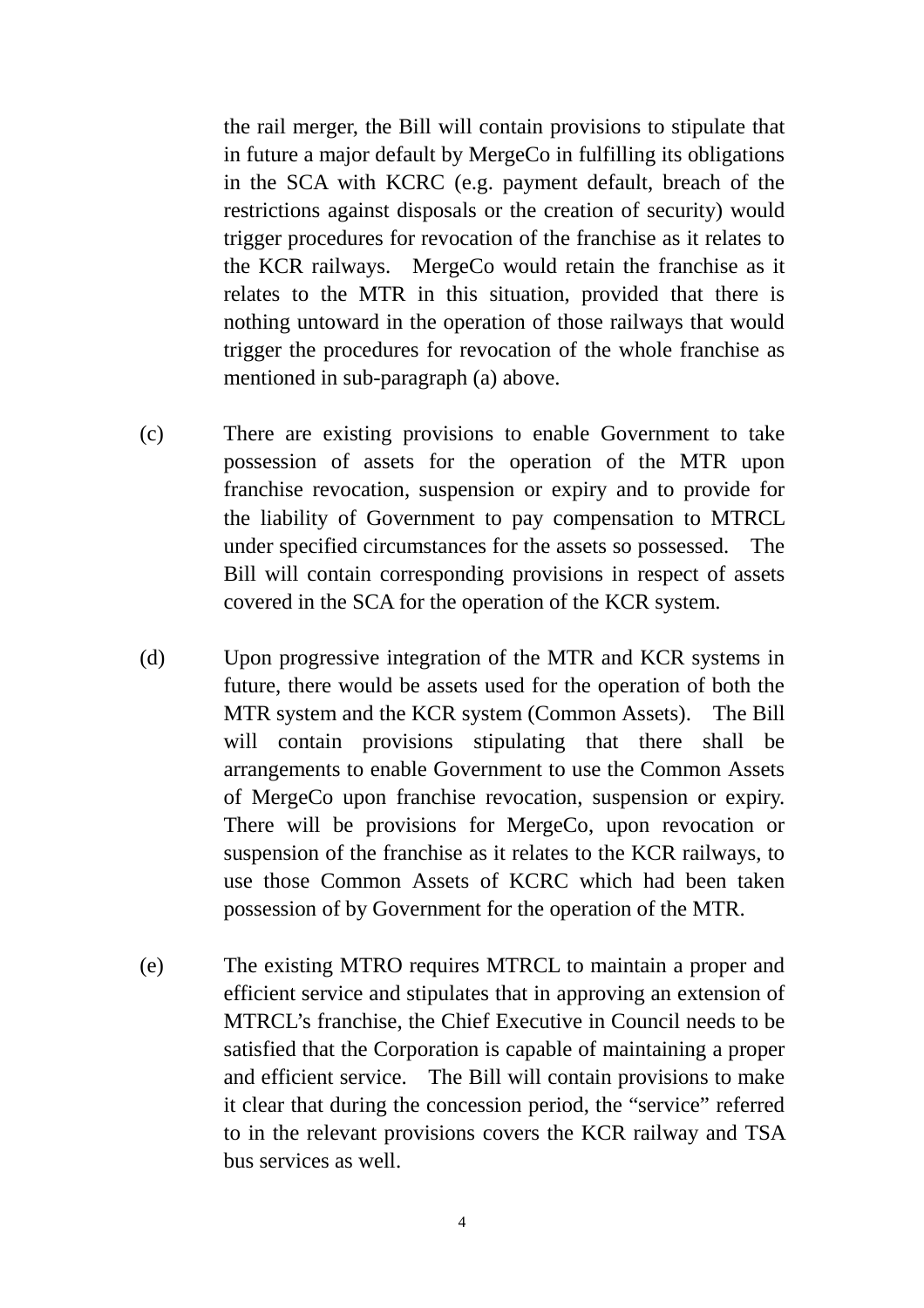### Employment-related matters

9. The Bill will contain specific provisions for transferring the employment contracts of all serving KCRC staff at the time of the rail merger to MergeCo with continuity of their existing retirement benefits and for dealing with other employee-related issues. The purpose is that upon the Merger Date:

- (a) all serving staff of KCRC immediately before the Merger Date would be deemed to be employed by MergeCo from the Merger Date; and
- (b) the employment contracts of all serving KCRC staff at the time of the rail merger and the prevailing retirement schemes relating to KCRC staff would be vested in MergeCo so that, among other things:
	- (i) the vested employment contracts would be construed from the Merger Date as if MergeCo had been a party thereto instead of KCRC, as the case may be; and
	- (ii) each vested employment contract would be deemed for all purposes to be a single continuing employment.

# Treatment of other KCRC's contracts, licences, permits, etc.

10. MTRCL is conducting a due diligence exercise in relation to KCRC business. After the due diligence exercise is completed in the next few months, we would be able to take a view on how to deal with the transfer of the relevant contracts etc. for the purpose of the rail merger, on the basis of the understanding we have reached with MTRCL on the terms for the merger transaction.

# Other miscellaneous and consequential amendments

11. The Chinese name of MTRCL and of the MTRO will be amended. The Bill will also contain provisions to make consequential amendments to other relevant Ordinances such as amendments required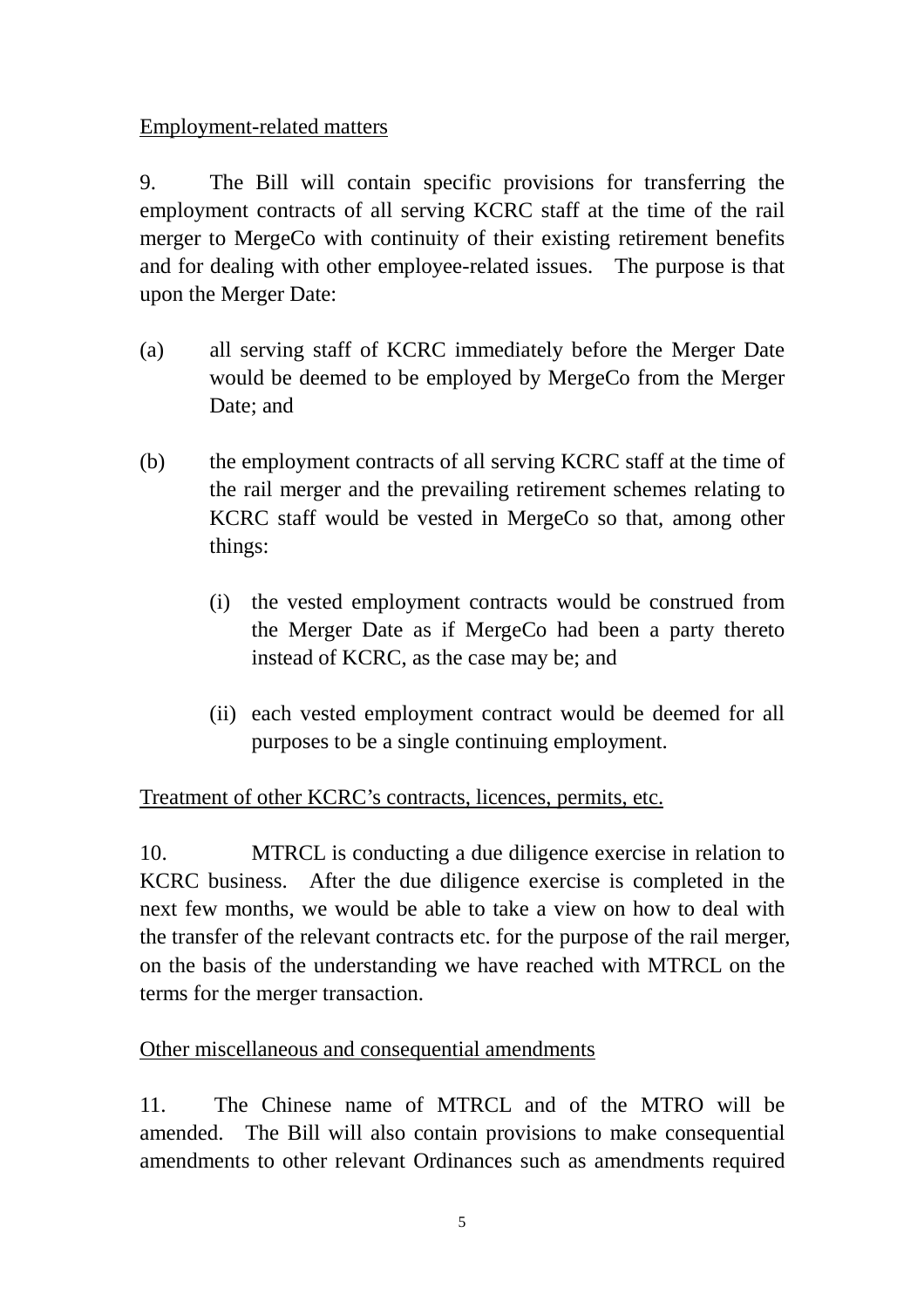due to the change to the Chinese names of MTRCL and the MTRO.

# **Broad proposals to amend the KCRCO**

12. After the rail merger, KCRC would cease to operate railway and bus services while it would retain certain administrative, accounting and treasury functions. The following changes to the KCRCO would be required:

- (a) To empower KCRC to grant the right to MTRCL to use its assets for operation of its railway and bus services by way of a service concession and, in connection with the service concession, to dispose of its assets.
- (b) To make it clear that KCRC shall not exercise its power under the KCRCO to operate railway and bus services nor to construct new railways during the concession period.
- (c) To make it clear that KCRC is not required to appoint a Chief Executive Officer during the concession period.
- (d) To make consequential change to the composition of the Managing Board to take into account the proposal in sub-paragraph (c) above.
- (e) To change the quorum of the Managing Board from five to a simple majority of the members of the Managing Board during the concession period, as we envisage that the size of the Managing Board of KCRC would be around five during the concession period when the corporation would have no transport operation function.

# **Proposed steps for the legislative exercise**

13. The Regulations and bylaws made under the MTRO would need to be modified or expanded to cover relevant matters concerning the KCR